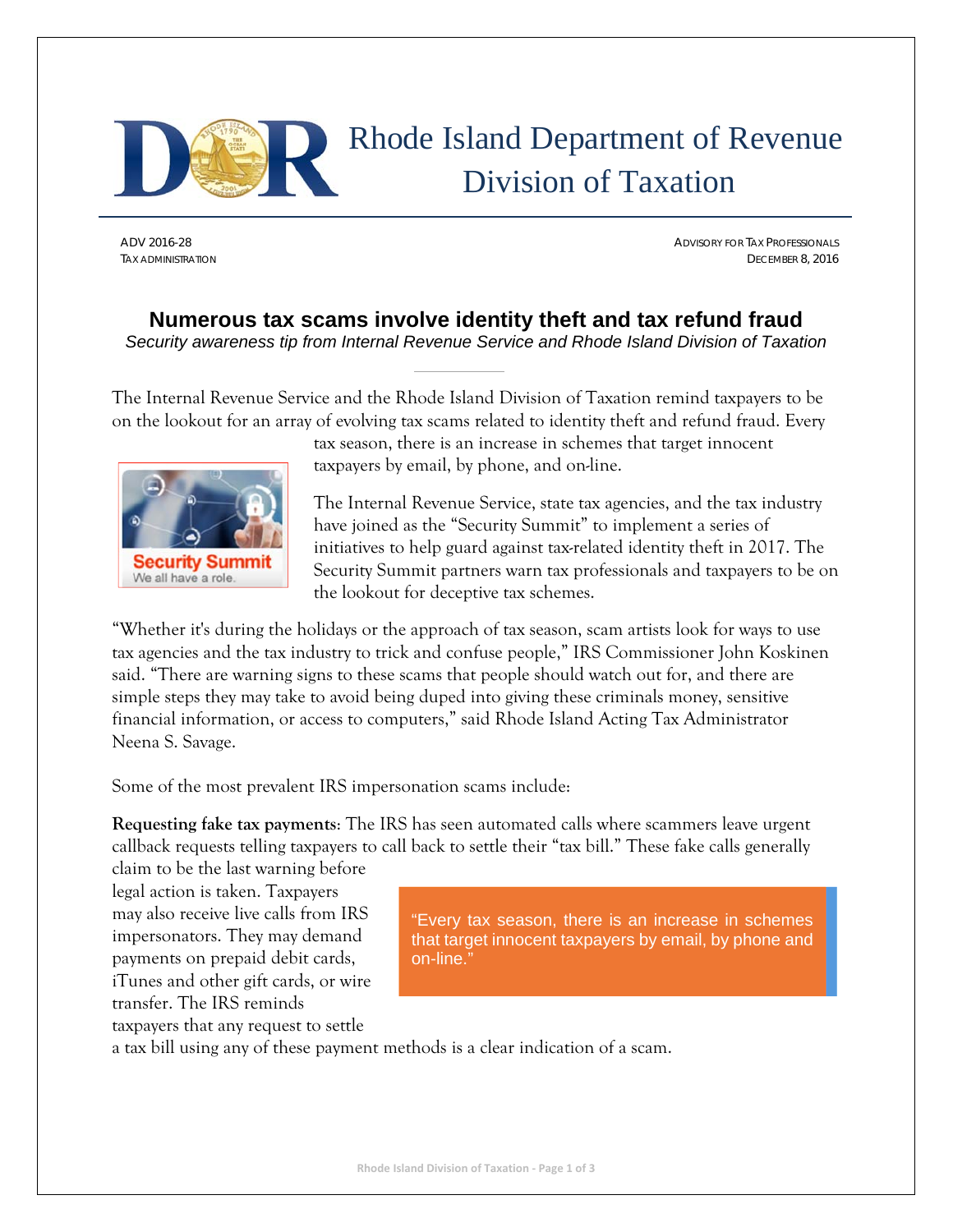**Targeting students and parents and demanding payment for a fake "Federal Student Tax"**: Telephone scammers are targeting students and parents demanding payments for fictitious taxes, such as the "Federal Student Tax." If the person does not comply, the scammer becomes aggressive and threatens to report the student to the police to be arrested.

**Sending a fraudulent IRS bill for tax year 2015 related to the Affordable Care Act**: The IRS has received numerous reports around the country of scammers sending a fraudulent version of CP2000 notices for tax year 2015. Generally, the scam involves an email or letter that includes the fake CP2000. The fraudulent notice includes a payment request that taxpayers mail a check made out to "I.R.S." to the "Austin Processing Center" at a Post Office Box address.

**Soliciting W-2 information from payroll and human resources professionals**: Payroll and human resources professionals should be aware of phishing email schemes that pretend to be from company executives and request personal information on employees. The email contains the actual name of the company chief executive officer. In this scam, the "CEO" sends an email to a company payroll office employee and requests a list of employees and financial and personal information including Social Security numbers (SSN).

*To reach the Rhode Island Division of Taxation, call the Division's main phone line at (401) 574‐8829. The Division is normally open to the public from 8:30 a.m. to 3:30 p.m. business days, and is located at One Capitol Hill in Providence, Rhode Island, diagonally across Smith Street from the State House. To reach specific sections with the agency, by phone or email, use the following address: www.tax.ri.gov/contact/* 

## **Imitating software providers to trick tax**

**professionals**: Tax professionals may receive emails pretending to be from tax software companies. The email scheme requests the recipient download and install an important software update via a link included in the e-mail. Upon completion, tax professionals believe they have downloaded a software update when in fact they have loaded a program designed to track the tax professional's key strokes, which is a common tactic used by cyber thieves to steal login information, passwords, and other sensitive data.

 **"Verifying" tax return information over the phone**: Scam artists call saying they have your tax return, and they just need to verify a few details to process your return. The scam tries to get you to give up personal information such as a SSN or personal financial information, including bank numbers or credit cards.

**Pretending to be from the tax preparation industry**: The emails are designed to trick taxpayers into thinking these are official communications from the IRS or others in the tax industry, including tax software companies. The phishing schemes can ask taxpayers about a wide range of topics. E-mails or text messages can seek information related to refunds, filing status, confirming personal information, ordering transcripts and verifying PIN information.